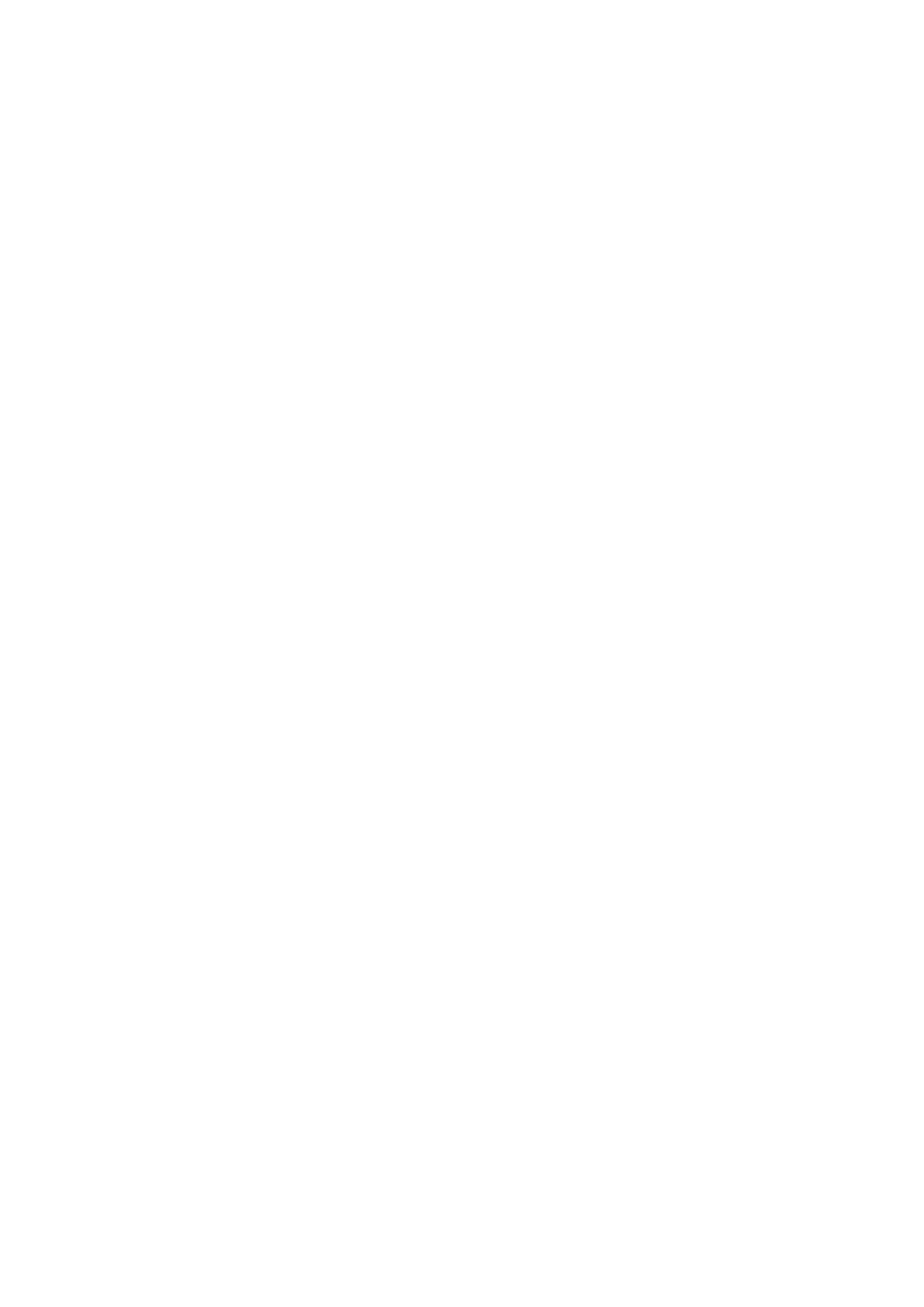## About this document

This document provides an in-depth study of the findings from the Digital Day 2014 consumer research, focussing on the data from the adults' study, in particular the findings among those participants aged 65 and over.

Key findings from the adults' study were published in August 2014 as part of our Communications Market Report 2014. This report, focussing on older people, is part of a series of more in-depth reports looking at particular groups within the data sets collected in the main study.

The Communications Act 2003 placed a responsibility on Ofcom to promote, and to carry out research in, media literacy. This report on older people's media consumption from the Digital Day 2014 research contributes to Ofcom's work in this area. The study was also undertaken to support Ofcom's regulatory goal to research markets constantly and to remain at the forefront of technological understanding.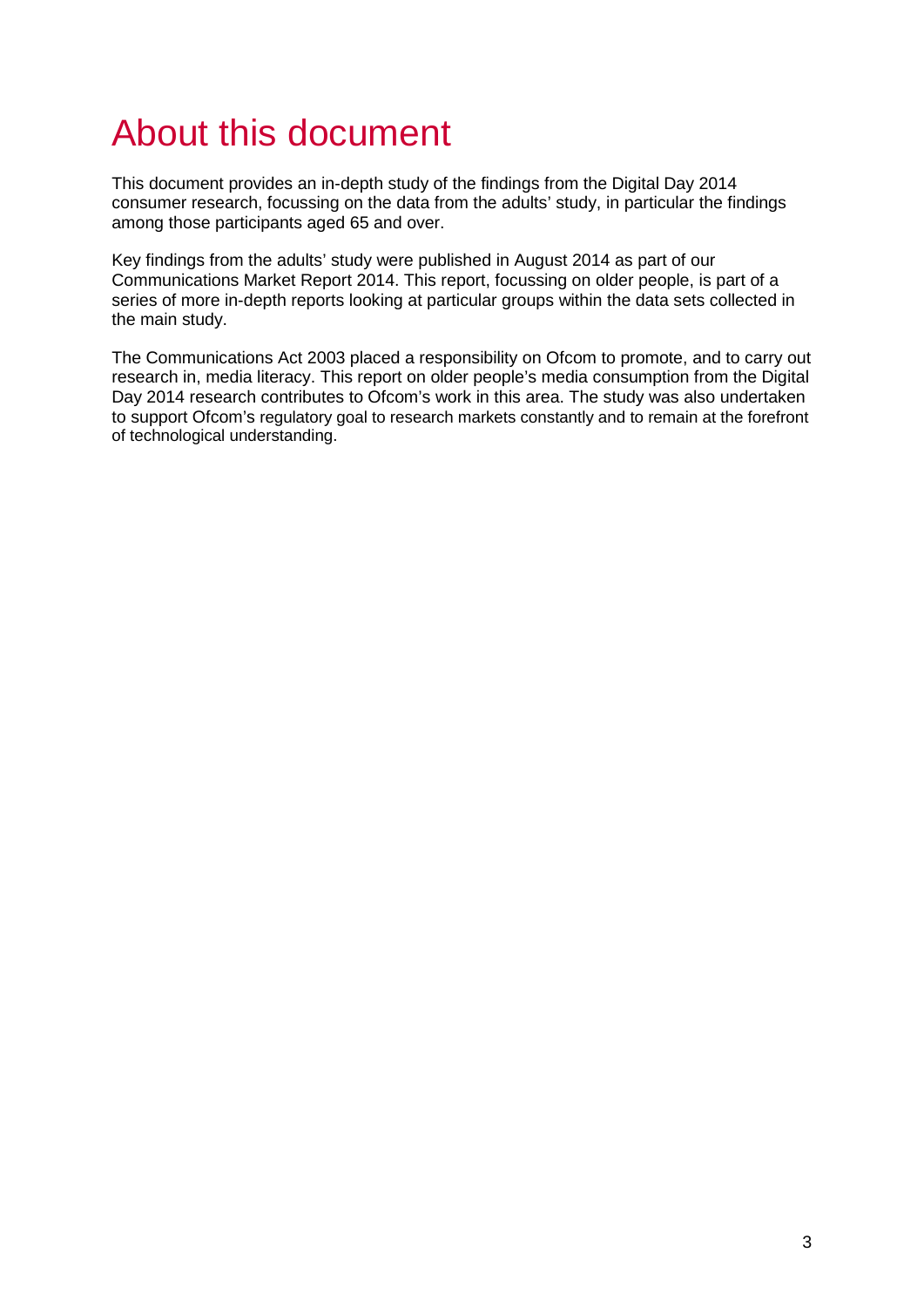# 1.1 Digital Day 2014

## **1.1.1 Introduction**

People have more flexibility and choice than ever before when it comes to what, how and when they access media content and use communications services. This is a result of expansion in the range of devices, services and media content now available, and the speed of their adoption.

While Ofcom makes use of a wide range of industry research that allows us to understand how people consume broadcast media and how they use websites, there is little current insight into how people use media and communications services and devices together, and how these form a central part of their daily life.

Therefore, in March-April 2014, Ofcom conducted an in-depth study on UK adults' and children's total media and communications activities to provide an overview of the role of media and communications in people's lives. The research provides a snapshot of people's media and communications behaviour over a seven-day period, exploring when and how people use services and devices throughout the day, covering both personal and business use, in- and out-of-home use. Key findings from the adults' study were published in August 2014 as part of our Communications Market Report 2014. This report, focussing on older people, is part of a series of more in-depth reports looking at particular groups within the data sets collected in the main study<sup>[1](#page-3-0)</sup>.

## **1.1.2 Methodology**

A nationally representative sample of 1,644 UK adults aged 16+ participated in the main Digital Day study in March-April 2014, completing seven-day media diaries. Among this sample, [2](#page-3-1)59 adults aged 65+ participated in the research<sup>2</sup>. The dataset analysed in this report focuses on these participants $3$ .

The survey recorded when participants undertook any of the media and communications activities listed in [Figure 1.1](#page-4-0) and what device they were using, including any concurrent use, over seven days. [Figure 1.1](#page-4-0) also defines the aggregate media categories used throughout the report. In addition to the main activity types (e.g. watching, listening, communicating), these have been divided into grouped activities (e.g. 'watching' activities comprise TV or films on a TV set, TV or films on another device and other video including short clips). Participants recorded all their media behaviour in a paper diary, and these data were captured on a daily basis online or by telephone.

<span id="page-3-0"></span>Other short reports are available on the Ofcom website here: <http://stakeholders.ofcom.org.uk/market-data-research/other/cross-media/digital-day/2014/> <sup>2</sup> Among the 259 adults aged 65 and over, 52 were aged 75+  $\overline{a}$ 

<span id="page-3-1"></span>

<span id="page-3-2"></span><sup>&</sup>lt;sup>3</sup> For further detail on the methodology and findings from the full quantitative adults study, please refer to the [Technical Appendix](http://stakeholders.ofcom.org.uk/binaries/research/cross-media/2014/technical_appendix.pdf) and the [Overview of findings](http://stakeholders.ofcom.org.uk/binaries/research/cross-media/2014/Digital_Day_2014_Overview_of_Findings.pdf)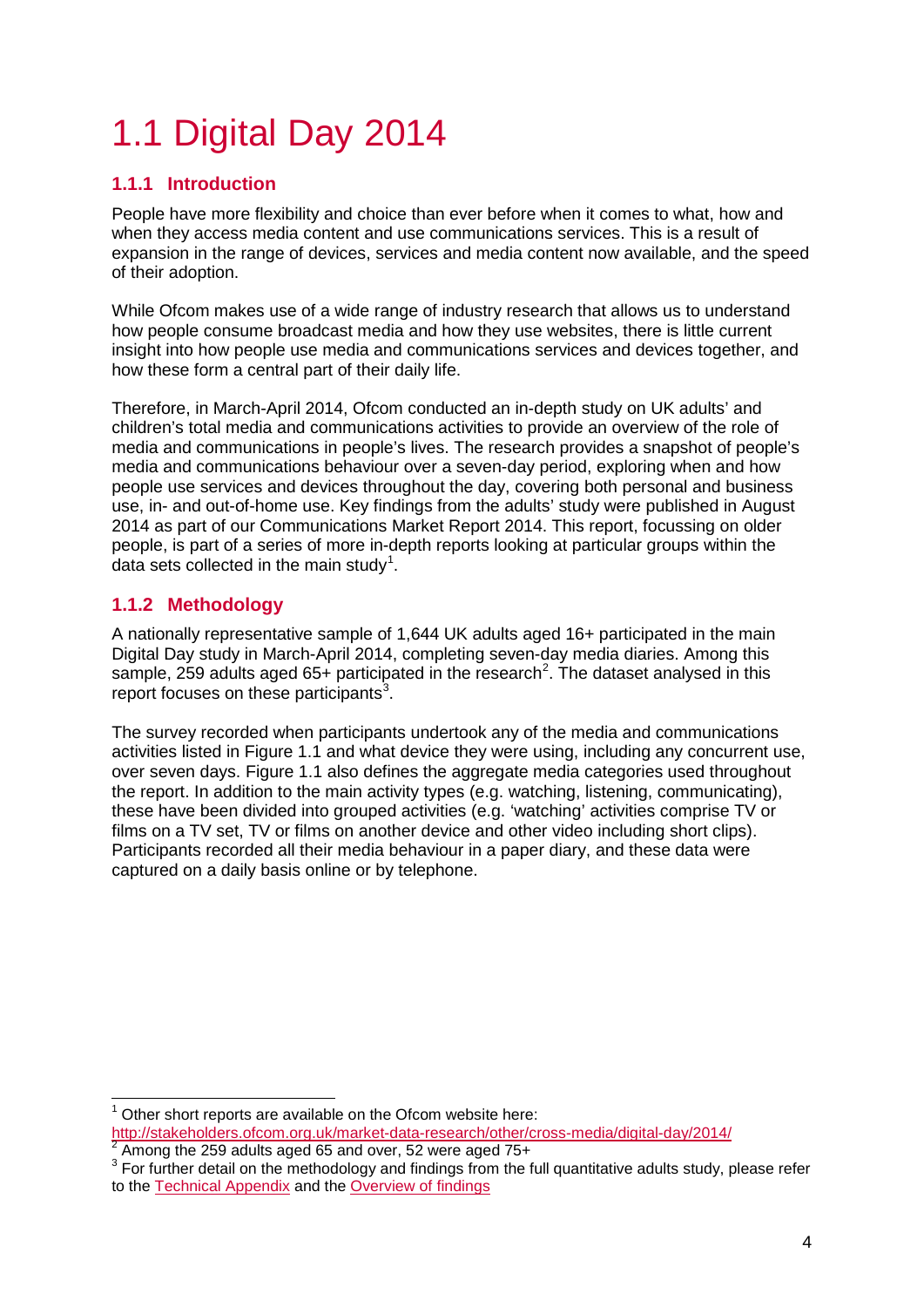| <b>Activity types</b>     | <b>Grouped activities</b>      | <b>Activities</b>                                                                                                                                                                                                                                                                                                                                                                                                              |
|---------------------------|--------------------------------|--------------------------------------------------------------------------------------------------------------------------------------------------------------------------------------------------------------------------------------------------------------------------------------------------------------------------------------------------------------------------------------------------------------------------------|
| <b>Watching</b>           | TV or films on a TV set        | Live TV, Recorded TV, On-demand / catch-up TV or films (free), Downloaded or streamed<br>TV or films (paid-for), TV or films on DVD, Blu-ray, VHS video                                                                                                                                                                                                                                                                        |
|                           | TV or films on another         | Live TV, Recorded TV, On-demand / catch-up TV or films (free), Downloaded or streamed                                                                                                                                                                                                                                                                                                                                          |
|                           | device                         | TV or films (paid-for), TV or films on DVD, Blu-ray, VHS video                                                                                                                                                                                                                                                                                                                                                                 |
|                           | Other video (short clips)      | Short online video clips                                                                                                                                                                                                                                                                                                                                                                                                       |
| Listening                 | Radio on radio set             | Radio (at the time of broadcast), On-demand/'Listen again' radio programmes or<br>podcasts                                                                                                                                                                                                                                                                                                                                     |
|                           | <b>Radio on another device</b> | Radio (at the time of broadcast), On-demand/'Listen again' radio programmes or<br>podcasts                                                                                                                                                                                                                                                                                                                                     |
|                           | <b>Other audio</b>             | Personal digital music or audio collection, Streamed online music, Personal music<br>collection on CD, Vinyl record or cassette tapes, Music videos (background listening)                                                                                                                                                                                                                                                     |
| Communicating             | <b>Voice communications</b>    | By phone call, By video calls                                                                                                                                                                                                                                                                                                                                                                                                  |
|                           | <b>Text communications</b>     | Through a Social Networking site (excluding checking updates), Instant Messaging, email<br>(reading or writing), Text message, Photo or video messages (viewing or sending) or<br>Snapchat                                                                                                                                                                                                                                     |
| <b>Playing</b>            | Games                          | Games (on an electronic device)                                                                                                                                                                                                                                                                                                                                                                                                |
| Read/<br>browsed/<br>used | <b>Print media</b>             | A newspaper/article (printed or online/digital including apps), A magazine<br>/article (printed or online/digital including apps), A book (printed or eBook)                                                                                                                                                                                                                                                                   |
|                           | <b>Other Internet media</b>    | newspaper/article (printed or online/digital including apps), A magazine<br>$\mathsf{A}$<br>/article (printed or online/digital including apps), Other online news (not through an<br>newspaper site), Sports news /updates (not through a newspaper site), Online shopping<br>or ticketing site/ app, Other websites or apps - including online banking, checking<br>updates on social networks (e.g. Facebook, Twitter) etc. |
|                           | Other non-internet<br>media    | (printed or eBook), Other activities such as creating<br>book<br>office<br>$\mathsf{A}$<br>documents/spreadsheets, creating or editing videos/music/audio etc. or other apps or<br>software/programs                                                                                                                                                                                                                           |

## <span id="page-4-0"></span>**Figure 1.1 Media consumption activities**

#### **Terminology**

The analysis examines a range of media behaviours. The terminology is defined below.

#### **Media consumption**

This refers not only to viewing and listening, but to all text and voice communications, and the consumption of print media.

#### **Weekly reach**

The proportion of participants who took part in a particular activity, or used a particular device, at any point across the week e.g. 96% of adults aged 65+ watched live TV across the week.

#### **Volume**

Average minutes of an activities or use of a device per day

#### **Simultaneous media consumption**

Undertaking more than one media activity at the same time e.g. texting while watching television

## **Solus media consumption**

Media consumed while doing no other media activity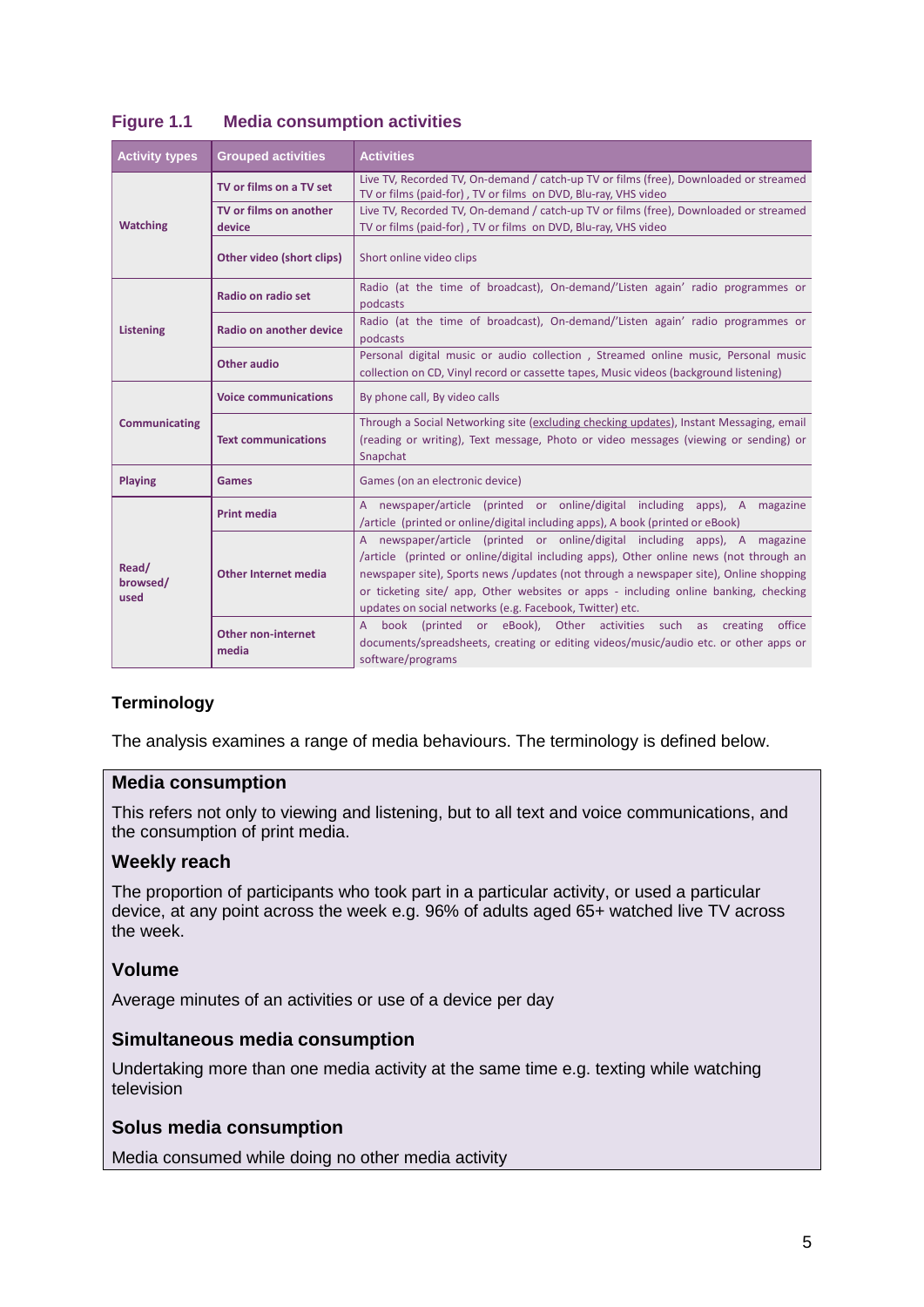## **Key points**

- **Adults aged 65+ consume just over 9 hours' worth of media per day.** Older people spend less time on media and communications each day, and undertake less media multi-tasking than the average adult, but still compress 9 hours 16 minutes of media activity each day into 8 hours 15 minutes.
- **Older people spend half of their total media time on 'watching' activities.** This compares to two-fifths (39%) among all adults. This is taken up almost entirely by live or recorded TV viewed on a TV set.
- **Adults aged 65 and over spend more time listening to the radio than any other age group.** Fifteen per cent of total media time is spent listening to the radio on a radio set among this age group, compared to 10% among all adults. This amounts to one hour and 48 minutes per day, with this activity being most popular in the morning.
- **Almost half of the time older adults spend communicating is via email.** Adults aged 65+ spend more of their communications time emailing (28 minutes per day, or 40 minutes among those who use email) than on phone calls (19 minutes per day). Seven in ten older people read or sent emails in their diary week, similar to the proportion among all adults (77%). However, time spent on text communications decreases with age. For all adults, 16% of media time is spent engaged in this form of activity, compared to 7% for those aged over 65.
- **Many of the 'messaging' activities are less used among older people.** Those aged 65 and above are less inclined to use messaging functions than the general population, with a significantly smaller proportion of communication time assigned to text messaging (7%), instant messaging (1%) and photo and video messaging (less than 1%). Despite this, 11% of their communication time was spent communicating through a social networking site. This equates to 6 minutes per day among all those 65+, but 31 minutes a day among social media users in this age group.
- **Those aged 65 and over spend a greater proportion of their media time reading print media**. This includes books, magazines or newspapers, in a digital or physical format. This activity accounts for 6% of their media consumption, compared to 2% of all adults.
- **A quarter of adults aged 65+ use a tablet.** Among all adults, 38% used a tablet during the week compared to a quarter (24%) of those aged 65+. This device accounted for 2% of all time spent on media and communications by older people, similar to 4% among all adults.

## **1.1.3 Consumer take-up of media and communications services and devices**

## **Take-up of communications and media devices varies significantly by age**

Media and communications devices and services have not been uniformly adopted across all age groups. Younger people have a greater tendency to exhibit 'early adopter' characteristics, which means that they are more likely to have access to a wide range of new communication technologies. Ofcom's Technology Tracker (Quarter 1, 201[4](#page-5-0)<sup>4</sup>) showed 100% of 16-24s reported personally using a mobile phone, and 88% reported having a smartphone – significantly above the UK average of 65%. Ownership of MP3 players was also greatest

<span id="page-5-0"></span> $4$  Ofcom's Q1 2014 Technology Tracker data are used in this analysis, as they represent the period just prior to the fieldwork for the *Digital Day* research.  $\overline{a}$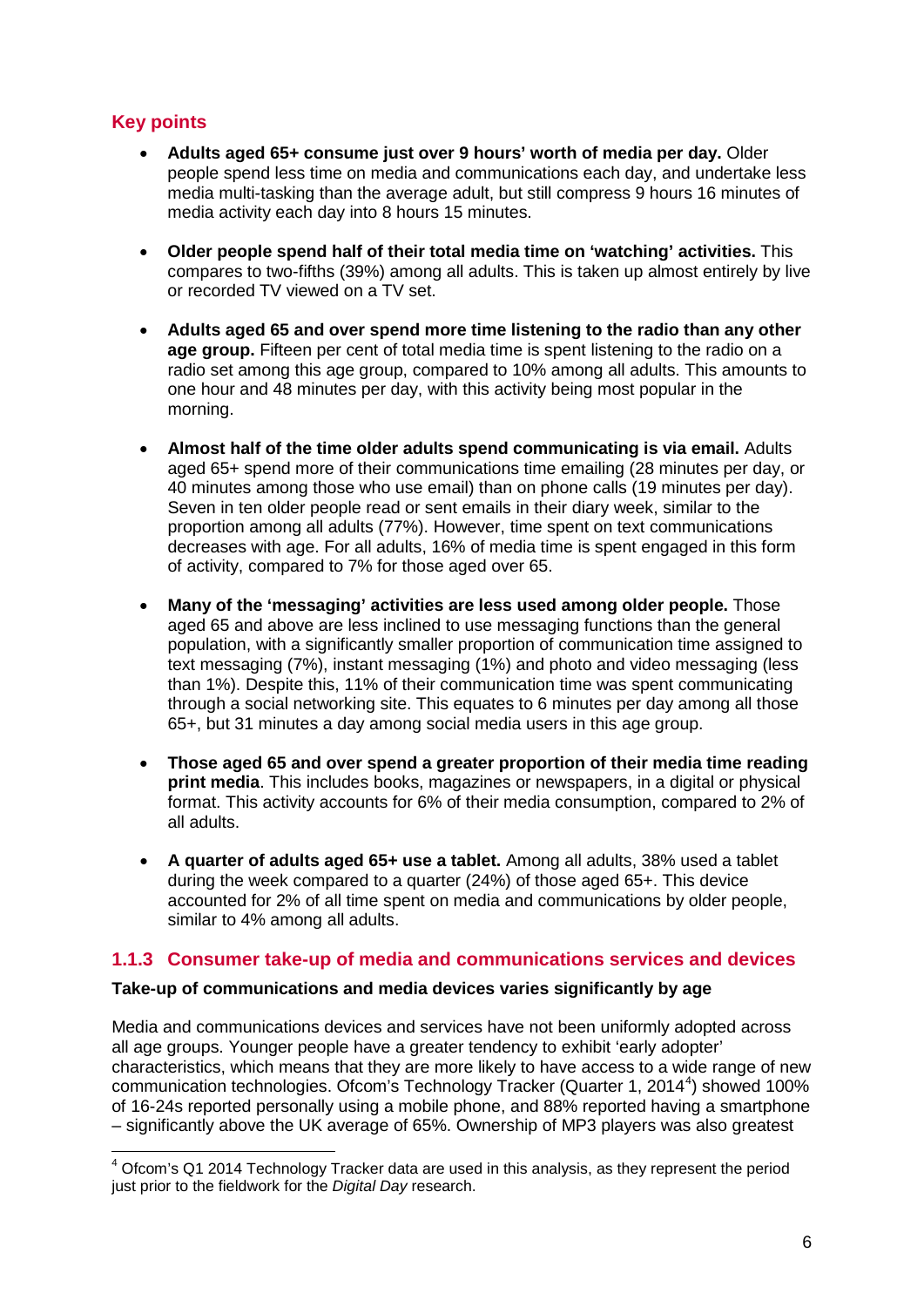among this group, at 44%. However, the 35-44 age group also exhibits very high take-up of some of the more expensive devices; they have the highest take-up of tablets (55%), smart TVs (17%), DAB digital radios (38%) and computers (89%). This demonstrates that age is not the only driver for take-up; disposable income also plays a part.

Take-up of most of the services and devices covered in Figure 1.5 drops significantly for the 65+ age group; 19% report using a smartphone and half have a computer or broadband in their household (52% and 49% respectively). The exception to this pattern is TV, for which penetration remains stable at approximately 97% across all age groups.





*Source: Ofcom Technology Tracker, Q1 2014, 536 16-24s; 567 25-34s; 624 35-44s; 541 45-54s; 644 55-64s; 828 65+*

#### **1.1.4 Media and communications activities across the day**

#### **Adults aged 65+ consume just over 9 hours' worth of media per day**

[Figure 1.3](#page-7-0) compares solus and simultaneous media and communications use across the different age groups. Younger people, aged 16-24, are more likely to do more than one activity at the same time, as they squeeze 14 hours 7 minutes of media activity each day into 9 hours 8 minutes. Older people (aged 65+) spend less time on media and communications each day, and undertake less media multi-tasking, compressing 9 hours 16 minutes of media activity each day into 8 hours 15 minutes.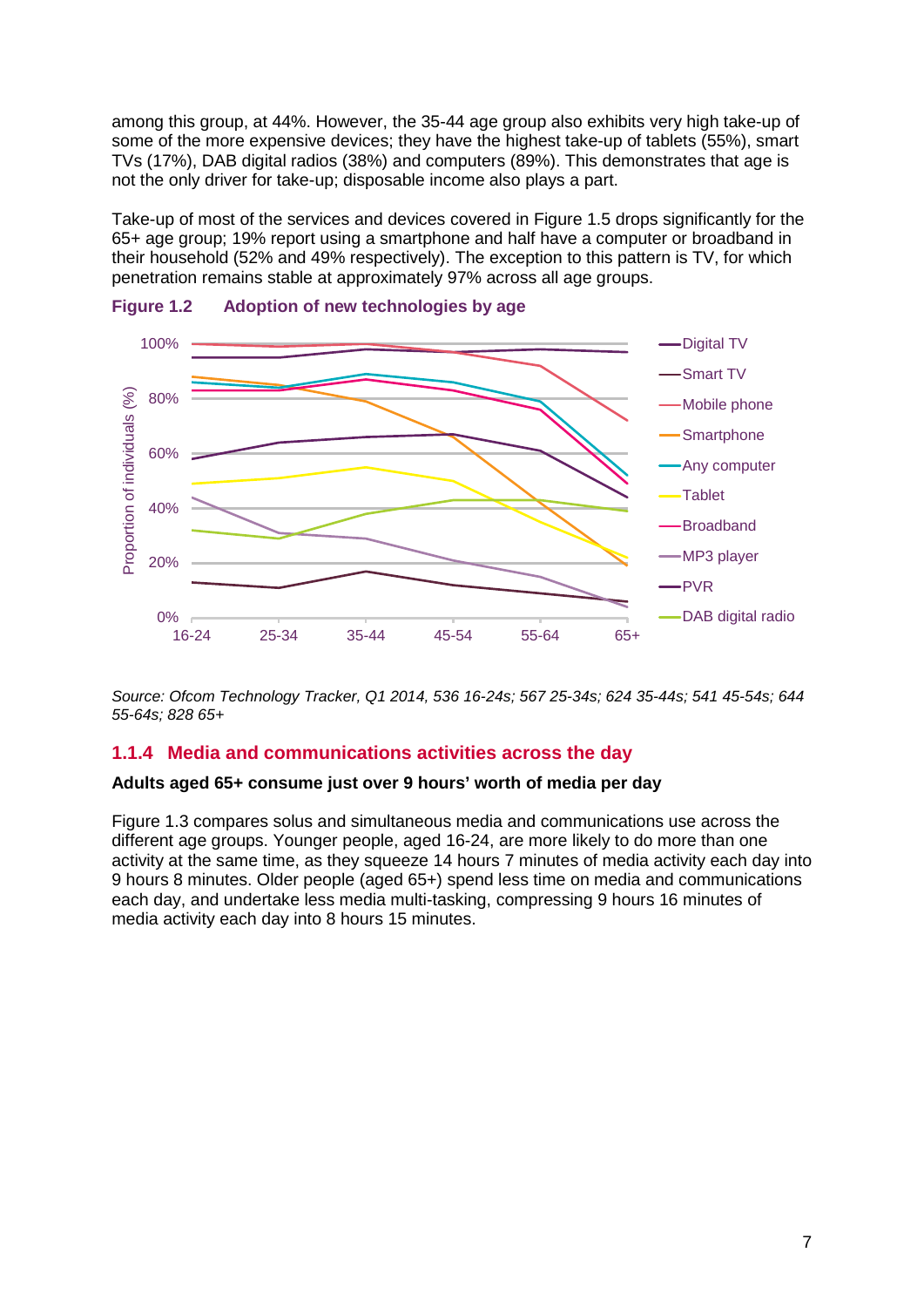

## <span id="page-7-0"></span>**Figure 1.3 Average time spent using media and communications per day, by age group**

*Source: Digital Day 7 day diary*

*Base: All activity records for adults aged 16+ (108782), 16-24 (6910), 25-34 (16035), 35-44 (25304), 45-54 (26662), 55-64 (19918), 65+ (13953)*

## **Older people spend half of their total media time on 'watching' activities**

[Figure 1.4](#page-8-0) shows how the total time spent on media and communications activities is made up of the overall activity types. Half of the 9 hours 16 minutes that adults aged 65 and over engage in these types of activity each day involves watching audio-visual content, compared to two-fifths (39%) among all adults. This is taken up almost entirely by live or recorded TV viewed on a TV set.

In comparison, older people spend a smaller proportion of their media time on communicating activities such as text messaging, emailing or phone calls (11% vs 22% among all adults). This amounts to one hour a day, compared to almost two and a half hours spent communicating among adults of all ages.

Similar to all adults, 'reading/ browsing/ using' activities (such as reading books, newspapers, checking updates on social networks or browsing the internet) account for a fifth (19%) of time spent on media and communications each day among older people, with the same proportion of media time being devoted to listening activities (such as listening to the radio or personal music collections). Finally, playing games (on an electronic device) accounts for just 2% of daily media and communications time, at 11 minutes per person per day, compared to half an hour among the whole adult sample.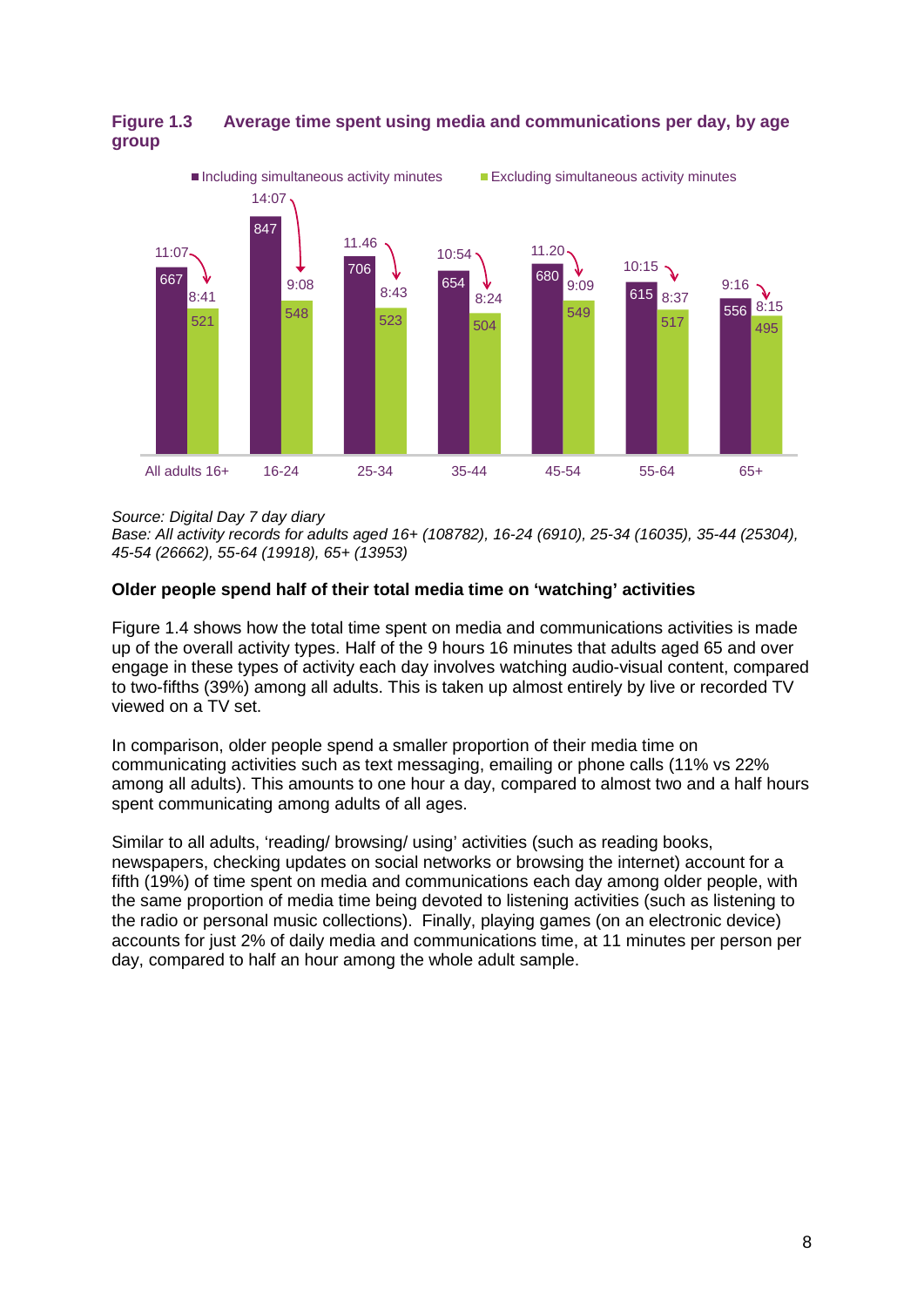#### <span id="page-8-0"></span>**Figure 1.4 Average daily total media and communications time spent (minutes), including simultaneous activity**



*Note: For this analysis the calculations are made by generating mean times spent amongst all adults for each of the individual activities (including zeros). These mean times are then summed together to create total media and comms time, and time per activity type (hence includes all simultaneous activities).*

*Source: Digital Day 7 day diary*

*Base: All activity records (108782) for adults 16+ (108782); adults 65+ (13953)*

#### **Media time is dominated by TV and radio for older people**

[Figure 1.5](#page-9-0) and [Figure 1.6](#page-9-1) below show the proportion of media activities participated in across the day for adults aged 65+ and among all adults. Comparing the two media days shows how TV viewed on a TV set dominates media time for those aged 65+, with this taking a 40% share of all media activities in the lunch period around 1pm, rising to a significant evening peak of three quarters of all media consumption between 9 and 10pm. While television makes up a majority of media consumption in the evening period among all adults, it is less dominant, peaking at a 60% share of all media activities between 9.30 and 9.44pm.

Furthermore, for those aged 65+, radio has a clear role as a medium to wake up to; radio listening on a radio set comprises over 40% of all activities between 6 and 8am, and goes on to account for just over a quarter of all media consumption until 11am.

Compared to all adults, those aged 65+ spend a smaller proportion of the media time on text comms, with this peaking at 16% of media time between 11am-11.14am. For all adults, this activity takes up a quarter of all media time between 9am-3.30pm, with this difference likely attributed to the low proportion of those aged 65 and over in the study who are working (9%).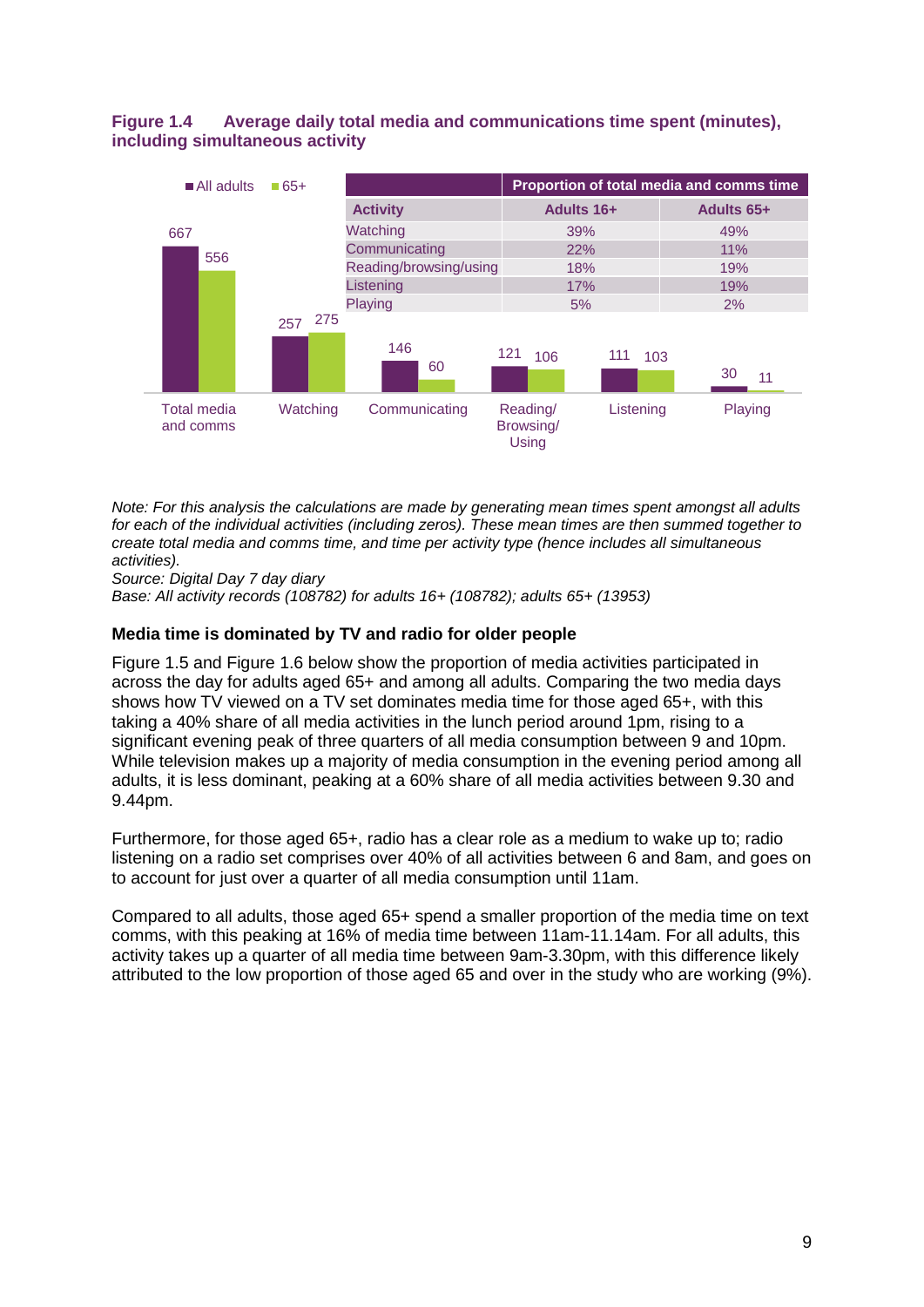

#### <span id="page-9-0"></span>**Figure 1.5 Proportion of media and communications activities across the day, adults 65+**

#### *Source: Digital Day 7 day diary*

*Base: All activity records for adults aged 65+ (13953) - data aggregated to 15 min slots Note: The base of media activities changes every 15 min slot, so is much lower during sleeping hours* 

#### <span id="page-9-1"></span>**Figure 1.6 Proportion of media and communications activities across the day, all adults 16+**



#### *Source: Digital Day 7 day diary*

*Base: All activity records for adults aged 16+ (108782) - data aggregated to 15 min slots Note: The base of media activities changes every 15 min slot, so is much lower during sleeping hours* 

#### **Email is much more popular than texting among the older generation**

In terms of weekly reach, the top four media activities ranked the same amongst all adults, and those aged 65 and over. Almost all participants aged 65+ (94%) watch live television each week. This was the media and communications activity with the highest weekly reach,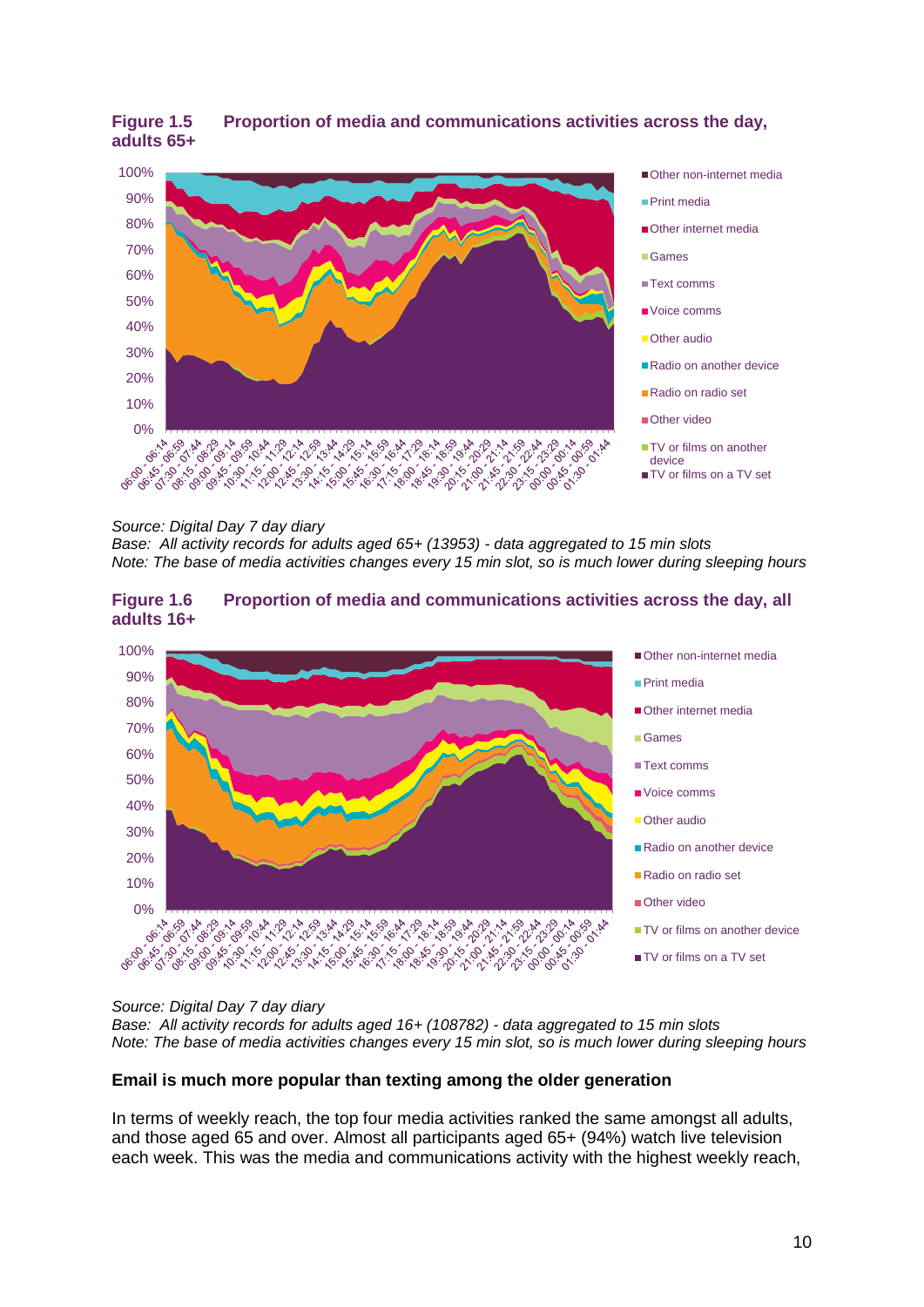and was also the activity which participants spent the most time on each day (see [Figure](#page-11-0)  [1.8\)](#page-11-0).

The next most participated in media or communications activity, in terms of reach, is making or receiving phone calls; 84% of older adults recorded this activity during the course of the week (within this, 79% made a call via a landline, 14% using a smartphone and 19% via a standard mobile).

Listening to the radio is the third most participated-in weekly activity, with eight in ten of the 65+ age group (81%) indicating they do this. This activity was followed by email, with seven in ten older people reading or sending emails in their diary week, similar to the proportion among all adults (77%).

There are however some key differences between adults in general and the over 65 group. Newspapers and books (printed or digital) were more used among those aged 65+, with weekly reach of 71% and 61% respectively, while many of the 'messaging' comms activities were less used. In particular, sending text messages (44% reach among 65+ vs. 71% among all adults), and communicating through a social networking site (20% among those 65 and over compared to 46% among all adults).

#### <span id="page-10-0"></span>**Figure 1.7 Weekly reach of media and communications activities across the day, adults 65+**



## *Source: Digital Day 7 day diary*

*Base: All adults aged 65+ (259)*

*\*Other activities defined as 'other activities such as creating office documents/ spreadsheets, creating or editing videos/ music/ audio, etc. or other apps or software/ programs'. Figures in red indicate significant differences (in percentage points) from reach among all adults at the 99% confidence level.*

#### **On average, older people spend almost four hours each day watching live television, more than double the time spent on any other media activity**

Watching live television is the individual media activity that accounts for the most time spent, across all adults aged 65+, with 3 hours 46 minutes spent doing this each day, on average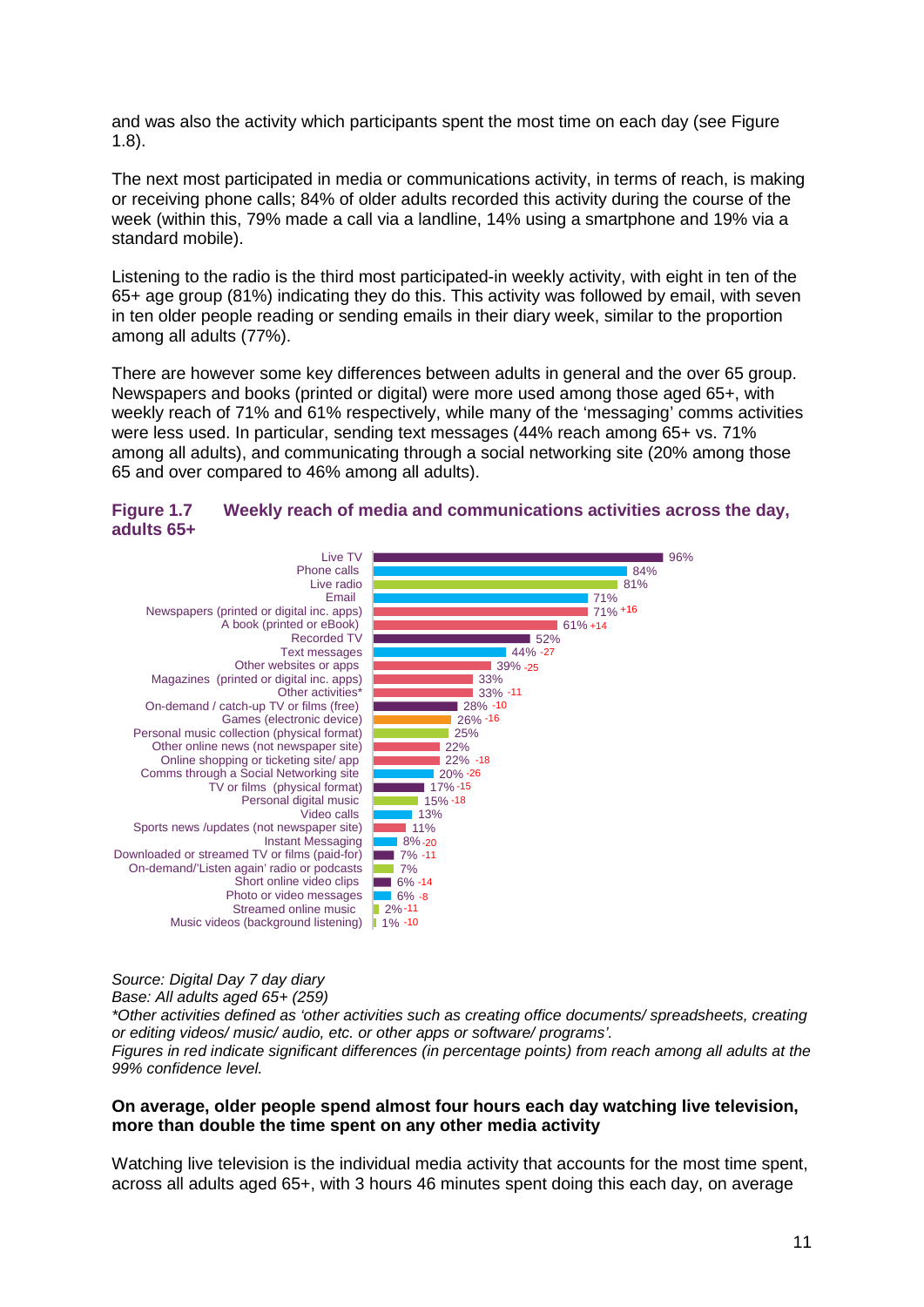[\(Figure 1.8\)](#page-11-0). This is significantly higher than the average among all adults (2 hours and 58 minutes per day) and more than double that of time spent on the next activity, listening to live radio, which the average older adult spends 1 hour 27 minutes doing each day. Among radio listeners, however, this increases to 1 hour 48 minutes, while among those who watched any live TV throughout the week, average consumption was 3 hours 57 minutes per day<sup>[5](#page-11-1)</sup>.

On average, older adults spend approximately half an hour each day reading newspapers (printed or online/ digital), reading books, watching recorded TV (e.g. on a PVR) and emailing. They are more likely to read printed books/ newspapers than young adults; 79% of their time spent reading books is attributed to a printed version, and 89% of their time spent reading newspapers is attributed to a hard copy $6$ .

Ten minutes a day are spent on average playing games on electronic devices including games consoles, smartphones and tablets. However, among those who engage in this type of activity, this increases to 40 minutes per day.

#### <span id="page-11-0"></span>**Figure 1.8 Average time spent on each activity per day, among all adults 65+**



*Source: Digital Day 7 day diary*

*Base: All adults aged 65+ (259)*

 $\overline{a}$ 

*\*Other activities defined as 'other activities such as creating office documents/ spreadsheets, creating or editing videos/ music/ audio, etc. or other apps or software/ programs'.*

<span id="page-11-2"></span>

[http://stakeholders.ofcom.org.uk/binaries/research/cross](http://stakeholders.ofcom.org.uk/binaries/research/cross-media/2014/Digital_Day_2014_Overview_of_Findings.pdf)[media/2014/Digital\\_Day\\_2014\\_Overview\\_of\\_Findings.pdf](http://stakeholders.ofcom.org.uk/binaries/research/cross-media/2014/Digital_Day_2014_Overview_of_Findings.pdf)

<span id="page-11-1"></span> $5$  Television industry data from BARB shows weekly reach of TV at levels comparable with this study, but TV consumption at 341 minutes per day for adults aged 65+ in TV homes. However, BARB figures include live *and time-shifted/ recorded TV consumed within 7 days of broadcast*, whereas the Digital Day figures of 237 minutes relates only to live TV viewing for those aged 65+ 6 See Figure 1.41 of the Overview of Findings report for more information: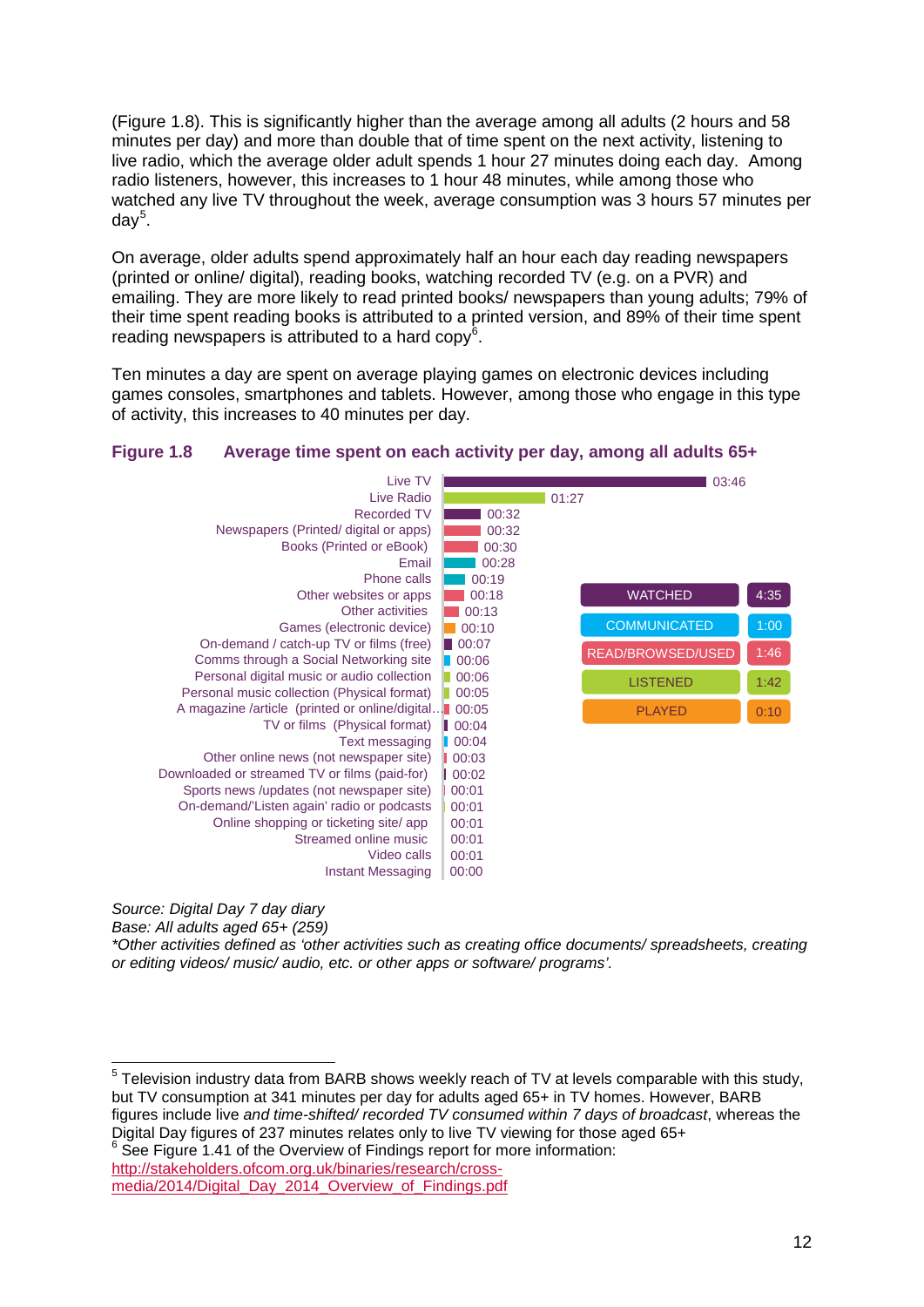#### **Text based communication is much less used among the older generation**

[Figure 1.9](#page-12-0) shows that the proportion of time spent watching TV or listening to radio increases with age, but time spent on text communications decreases. Among all adults, 37% of total time spent on media and communications activities is attributed to watching programmes on a television set. However, this differs by age: less than a quarter (24%) of the media and communications activity of an average 16-24 year old is spent doing this compared to half (49%) for those aged 65 and older.

The pattern is similar for listening to the radio on a radio set; 10% of media time is spent on this activity among all adults compared to 2% for 16-24 year olds and 15% for those in the 65+ group.

The pattern changes for text communications in particular; for all adults, 16% of time is spent engaged in this form of activity, compared to 23% for 16-24 year olds and 7% for those aged over 65. This pattern is also apparent, although to a lesser extent, for games; 9% of media time for 16-24 year olds is accounted for by this activity, compared to 2% for those aged 65+.

Those aged 65 and over also spend a greater proportion of their media time reading print media (books, magazines or newspapers, in a digital or physical format), with this accounting for 6% of their media consumption, compared to 2% of all adults.



#### <span id="page-12-0"></span>**Figure 1.9 Proportion of media and communications time, by age**

#### *Source: Digital Day 7 day diary*

*Base: All adults 16+ (1644), All activity records (1644) (108782), 16-24 (6910), 25-34 (16035), 35-44 (25304), 45-54 (26662), 55-64 (19918), 65+ (13953)*

#### **Phone calls are by far the most important media and communications activity for the older generation**

When asked to consider the importance of each of the listed activities on a scale of 1 to 10 (with 10 being 'very important'), phone calls, on either a mobile or landline phone were ranked as the most important media activity by those aged 65 and above, with an average score of 8.2 (marginally higher than the score among all adults of 7.9). This is despite voice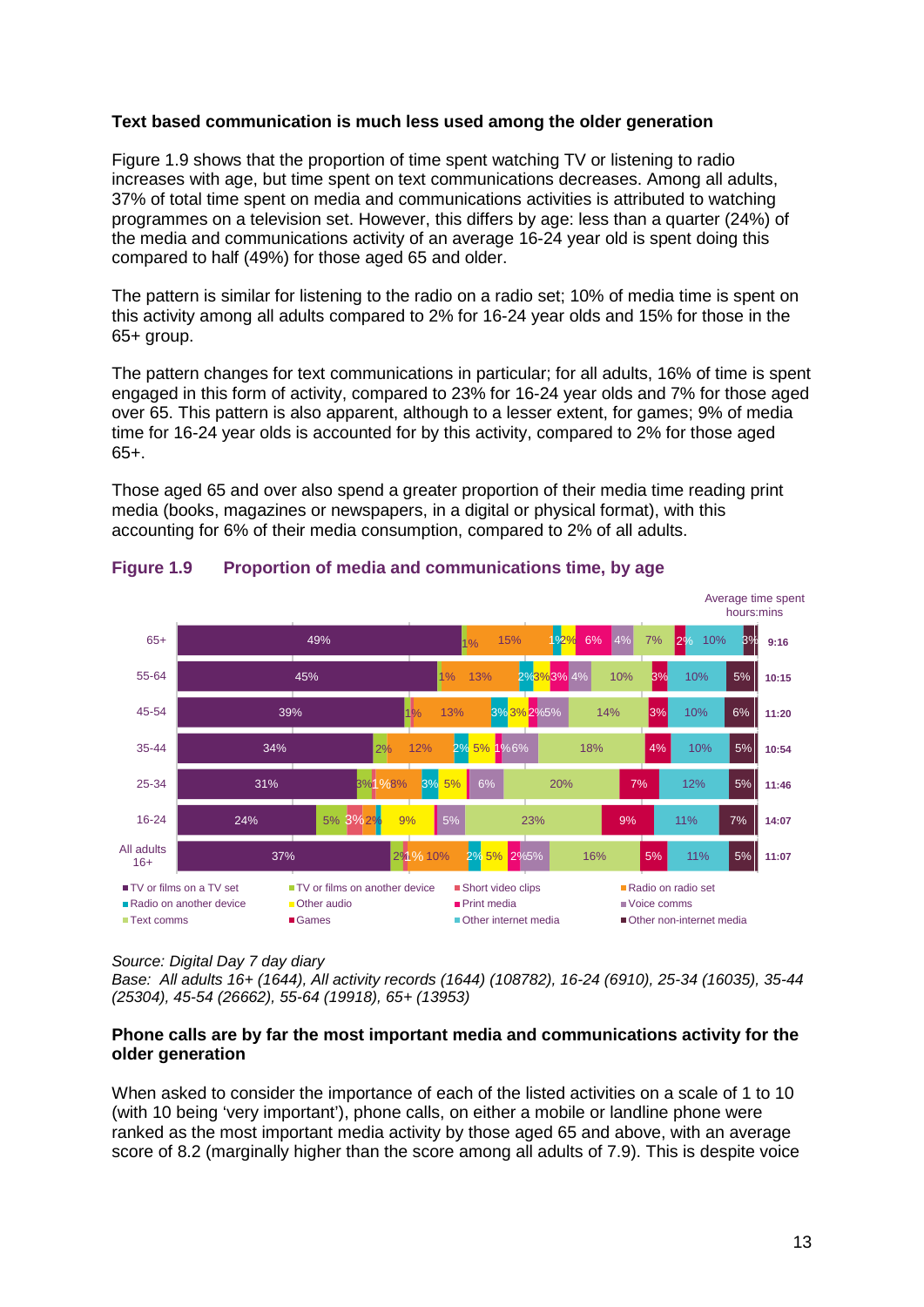communications accounting for a low proportion of total time spent consuming media (4%) among this age group.

In line with the high proportion of media consumption assigned to live TV, this activity had the second highest importance rating (6.8 among adults aged 65 and over, compared to 6.3 among all adults 16+), and this was rated significantly more important than any of the other watching activities listed (such as recorded TV or on-demand services). Books and newspapers were also important to those 65 and over, with both being in the top 5 activities, along with emailing.

In general, playing games, and listening activities (with the exception of live radio) were the least important activities to this age group.





*Source: Digital Day 7 day diary*

*Base: All adults aged 65+ (259)*

*QA2. Using a scale from 1 to 10, where 1 means "Not at all important" and 10 means "Very important", how important are each of these activities to you?* 

*Note: Question only asked among those who do each activity – mean scores rebased on everyone, with those who don't do the activity allocated a zero. 'Other activities' defined as 'other activities such as creating office documents/ spreadsheets, creating or editing videos/ music/ audio, etc. or other apps or software/ programs'.*

#### **Half of those aged 65+ would most miss live TV or reading books**

Participants were asked to consider the range of activities they engage with each week, and then decide which they would miss the most. The top three mentioned activities were the same across all adults and those aged 65+; live TV, books and phone calls. However, the proportions of the older age group saying they would most miss live TV and books were significantly greater; almost a third of adults aged 65+ (31%) said they would most miss live television compared to a fifth of all adults. Similarly, 20% of those aged 65+ said they would most miss books (printed or e-books), higher than the 14% of adults citing this.

In contrast, older adults were less likely to say they would most miss text messages or recorded TV compared to all adults (2% vs. 8% for each of these activities).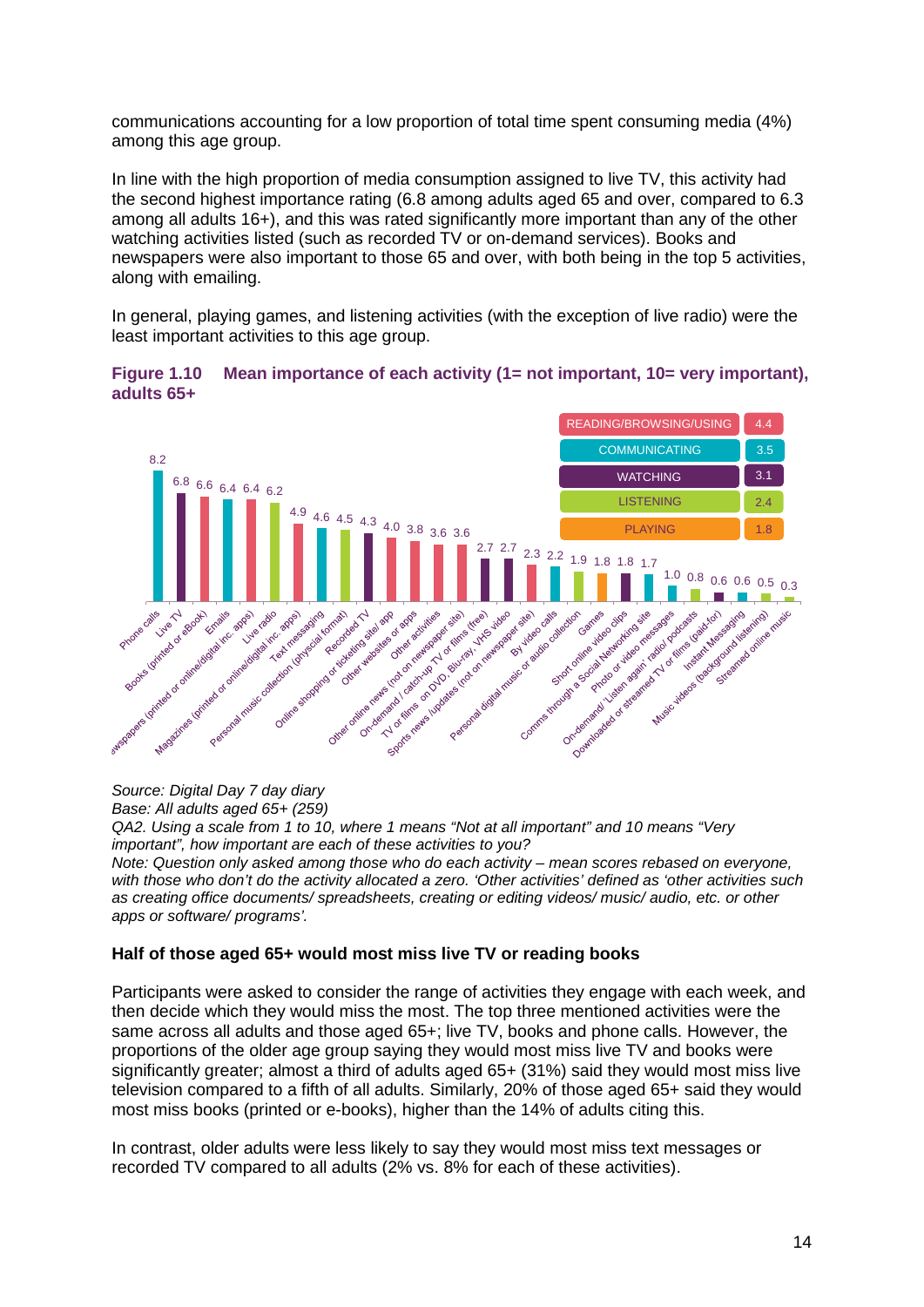

**Figure 1.11 Activity participants would miss the most, adults 65+**

*Source: Digital Day 7 day diary*

*Base: All adults aged 16+ (1644) and those aged 65+ (259)*

*QA3. If you were no longer able to do these activities, which ONE of them would you miss doing the most?* 

*Note: only activities with 2% or above shown. 'Other activities' defined as 'other activities such as creating office documents/ spreadsheets, creating or editing videos/ music/ audio, etc. or other apps or software/ programs'.*

## **1.1.5 Watching activities**

#### **TV viewing accounts for over 90% of the time older people spend watching audiovisual content**

Taking all watching activities into account, almost all of the time adults aged 65 and over engage in these activities is attributed to television (94%). A significant majority (82%) is spent watching live TV – greater than the average among all adults (69%) – with a further 12% of viewing time spent watching recorded TV content.

A further 3% of older people's viewing time is spent watching free on demand or catch-up services – similar to 5% across all adults, but less than 1% of time is attributed to viewing short online video clips on sites such as YouTube. [Figure 1.7](#page-10-0) shows that 6% of adults aged 65+ engaged in this activity over the diary week.

In general, across the participant sample, as age increased, so did the proportion of viewing time attributed to live TV, while the proportion of watching time spent consuming online content (short online video clips, on-demand content, downloaded / streamed content) decreased.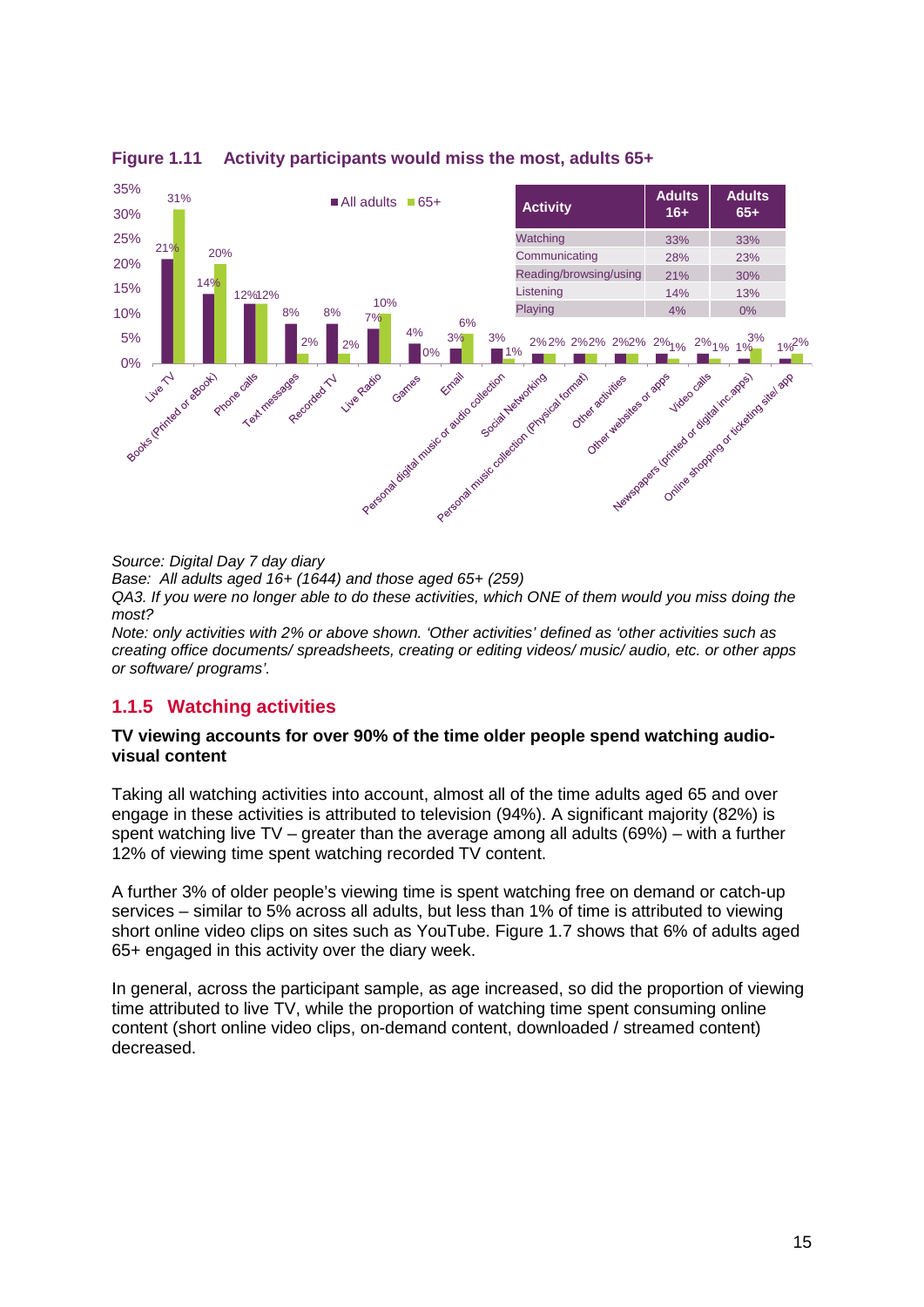

## **Figure 1.12 Proportion of watching activities, by age group**

*Source: Digital Day 7 day diary*

*Base: All watching activity records for adults 16+ (25272), 16-24 (1583), 25-34 (3390), 35-44 (5362), 45-54 (6012), 55-64 (4905), 65+ (4020)*

*\*Average time spent is the total average daily time spent watching media, including simultaneous activity*

## **1.1.6 Listening activities**

#### **Live radio accounts for almost nine in ten minutes spent on listening activities**

Taking into account all time spent on listening (audio-based) activities, listening to live radio makes up 86% among those aged 65+ (known as 'share of ear'). The proportion attributed to live radio increases with age; for 16-24 year olds, this comprises less than a quarter of their time spent on listening activities, with personal digital music and streamed music accounting for 60% of listening time, but then the proportion of time spent listening to live radio increases significantly among those aged 25+.

For those aged 65 and over, the remainder of their listening time is largely made up of listening to a personal music collection in physical format (CDs, tapes or vinyl), or in a digital format (on an MP3 player, smartphone or computer) – both these account for 6% of listening time.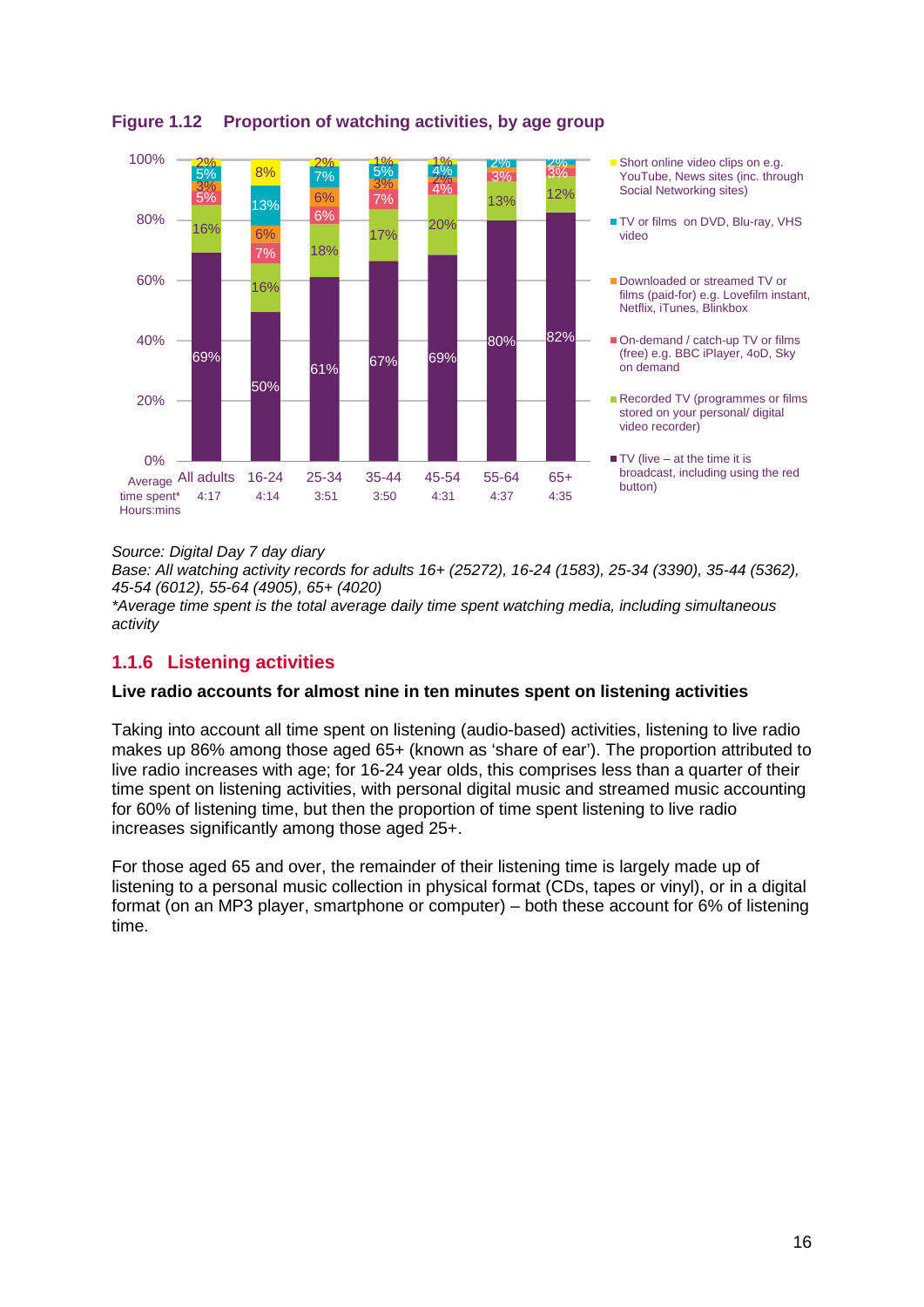

## **Figure 1.13 Proportion of listening activities, by age group**

#### *Source: Digital Day 7 day diary*

-

*Base: All listening activity records for adults 16+ (17290), 16-24 (999), 25-34 (2342), 35-44 (4113), 45-54 (4334), 55-64 (3284), 65+ (2218)*

*\*Average time spent is the total average daily time spent listening to media, including simultaneous activity*

## **1.1.7 Communicating activities**

#### **Almost half of the time older people spend communicating is via email**

Adults spend on average 2 hours 26 minutes per day engaged in the whole range of communication categories included in the diary. Of these, a third of the time (33%) is attributed to email, with the majority of this attributed to those in desk-based jobs. However, this increases to almost half (47%) of all those aged 65 and above, although their overall time spent on communicating activities is the lowest (1 hour).

This age group spend more of their communications time emailing than on phone calls (32%). Furthermore, just over one in ten minutes spent communicating is via a social networking site<sup>[7](#page-16-0)</sup>, equating to 6 minutes per day among all those 65+, but 31 minutes a day among social media users in this age group.

However, this age group are less inclined to use messaging than the general population, with a significantly smaller proportion of communication time assigned to text messaging (7%), instant messaging (1%) and photo and video messaging (less than 1%).

<span id="page-16-0"></span><sup>7</sup> Social networking activity was considered part of the 'communication' category when participants specifically said they were using these sites for communicating. Other social networking activity (e.g. generally browsing sites) was counted under different overall activity types, as set out in the purple box on page 30 of the [Overview of findings](http://stakeholders.ofcom.org.uk/binaries/research/cross-media/2014/Digital_Day_2014_Overview_of_Findings.pdf) document.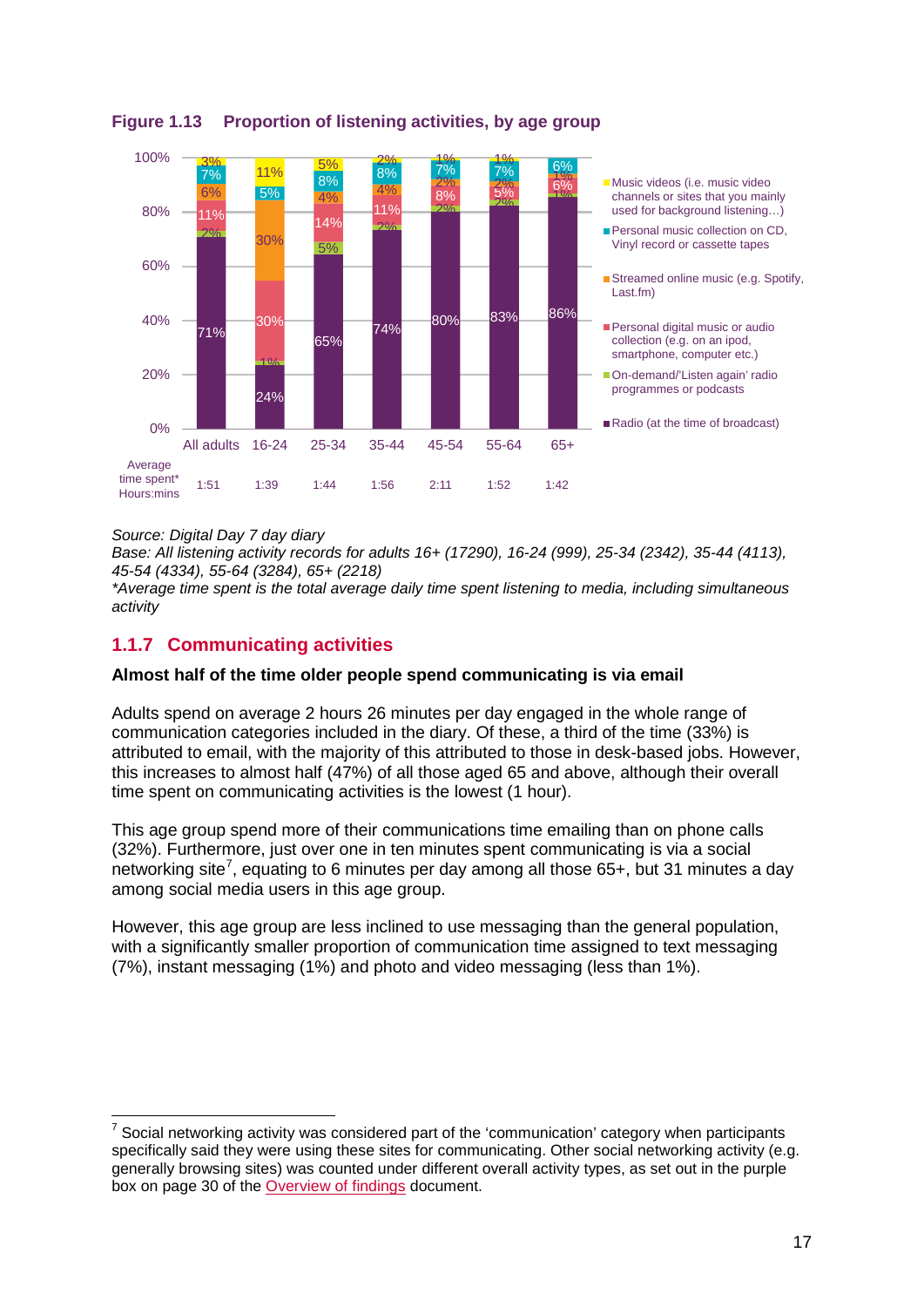

## **Figure 1.14 Proportion of communicating activities, by age group**

#### *Source: Digital Day 7 day diary*

*Base: All communication activity records for adults 16+ (37827), 16-24 (2626), 25-34 (5958), 35-44 (9330), 45-54 (9450), 55-64 (6459), 65+ (4004)*

*\*Average time spent is the total average daily time spent communicating through any device, including simultaneous activity*

## **1.1.8 Use of media and communications devices**

#### **A quarter of adults 65+ use a tablet**

Comparing the reach of the individual devices by age shows that young people aged 16-24 are four times more likely than those aged 65+ to use a smartphone (92% vs. 21%). However, the pattern is reversed for the use of landline phones, used by 79% of those aged 65+ each week, compared to 64% of all adults and 28% of those aged 16-24.

Among all adults, 38% used a tablet during the week, with reach peaking among the 35-44 age group at 51%. A quarter (24%) of those aged 65+ used this device during the week.

People aged 65+ are more likely than young people to use printed copies of newspapers, magazines and books (84% vs. 48%) – with this being the second most used device or method used to consume media among this age group.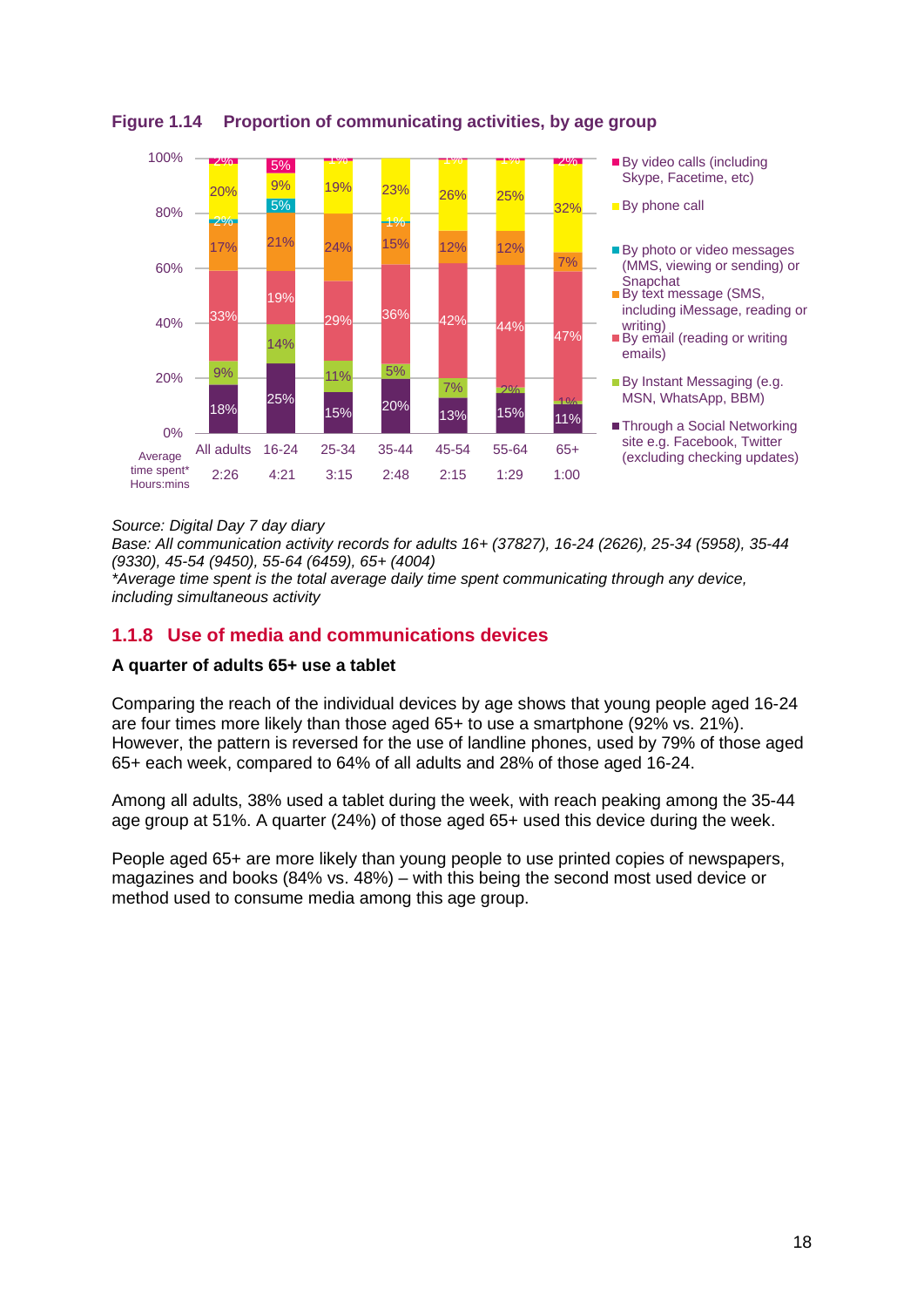

## **Figure 1.15 Weekly reach of devices, by age 16-24 and 65+**

*Source: Digital Day 7 day diary Base: All adults aged 16+ (1644), 16-24 (101), 65+ (259)*

#### **On an average day over nine in ten older respondents used their TV set between 8pm-8.30pm**

[Figure 1.16](#page-19-0) shows the use of different devices for media and communications throughout the day among adults 65+. In the morning, the radio set is the most popular device, with approximately four in ten using this between 8am and 9.29am. From this peak, use of a radio set gradually declines throughout the day. From midday, the television set is the mostused device, peaking between 8.30pm and 8.59pm, when 93% use it.

Use of both print media (books, newspapers and magazines in physical format) and computers (desktop PCs or laptops) maintain a steady reach throughout the day; between 20% and 30% of adults use the former across the day, while the latter is used by approximately 30% to 40% throughout the day from 8.30am to 4.30pm, falling to a quarter in the evening period.

In contrast to the pattern shown among all adults, reach of landline phones is greater than that of mobiles, fluctuating between 10% and 20% from 9am-9.14pm.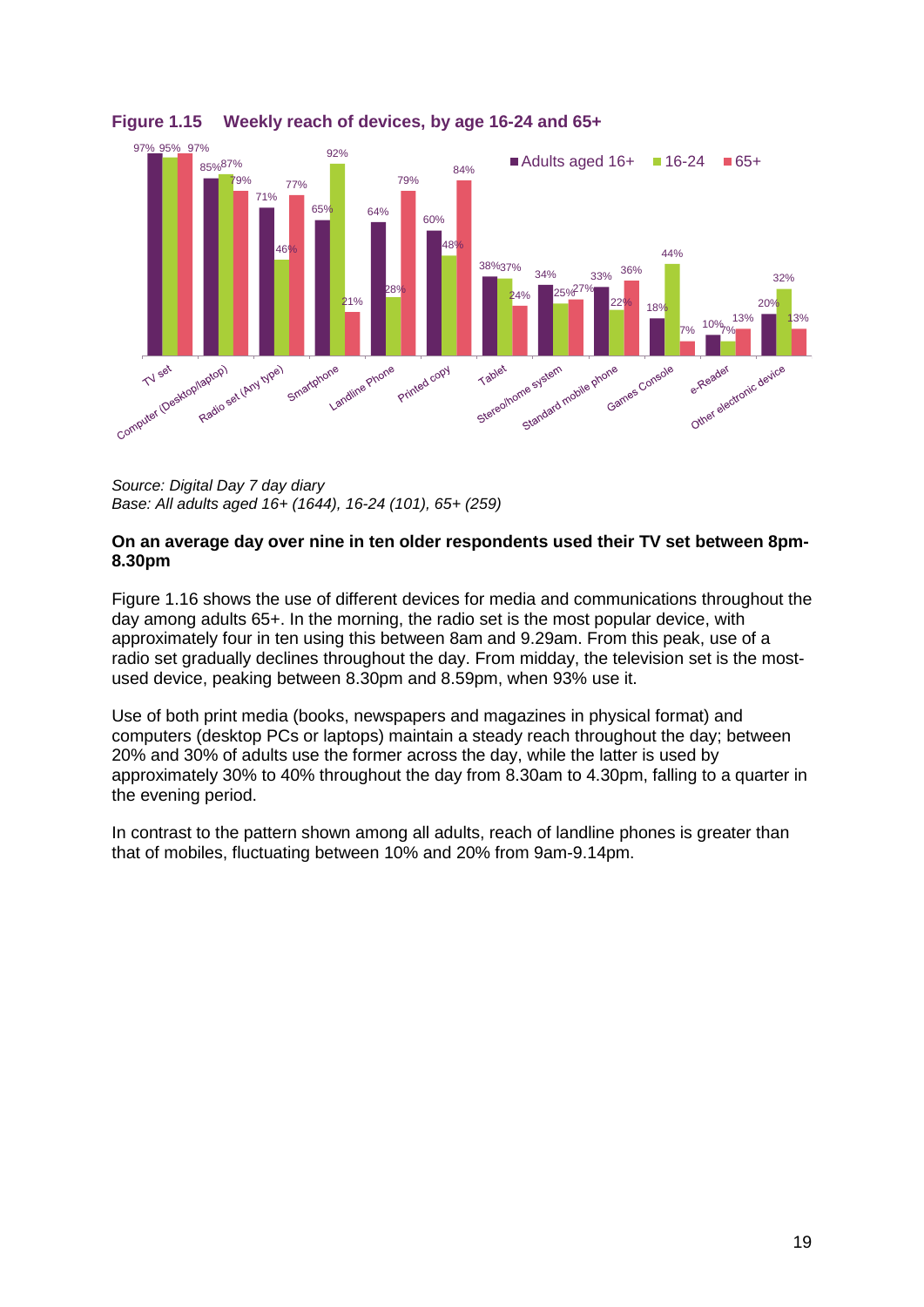

<span id="page-19-0"></span>**Figure 1.16 Weekly reach of devices across the day, adults 65+**

*Source: Digital Day 7 day diary Base: All adults 65+ (259) - data aggregated to 15 min slots Data only shown where base of activity records exceeds 50*

#### **Older people spend over four and a half hours watching a TV set per day**

[Figure 1.17](#page-20-0) shows that of the average 11 hours 7 minutes (667 minutes) spent on media and communications activities by adults each day, over a third (37%) involve using a TV set (4 hours 4 minutes). This is because more time is spent by adults watching live TV than any other activity.

However, for people aged 65+, time spent on a TV set rises to half of all time spent on media and communications devices each day (4 hours 34 minutes out of 9 hours 16 minutes). Their next most-used device each day is a desktop or laptop, accounting for 1 hour 19 minutes per day, significantly less than the 2 hours 39 minutes among all adults – likely due in part to the smaller proportion of this age group in desk-based work. This is followed by time spent reading print media (an hour a day among those aged 65+); double the amount of time spent on average among all adults.

The device that shows the largest proportional difference, in terms of daily use, between all adults and those aged 65+ is the smartphone: older adults spend on average 8 minutes on this device each day, compared to 1 hour 22 minutes among all adults.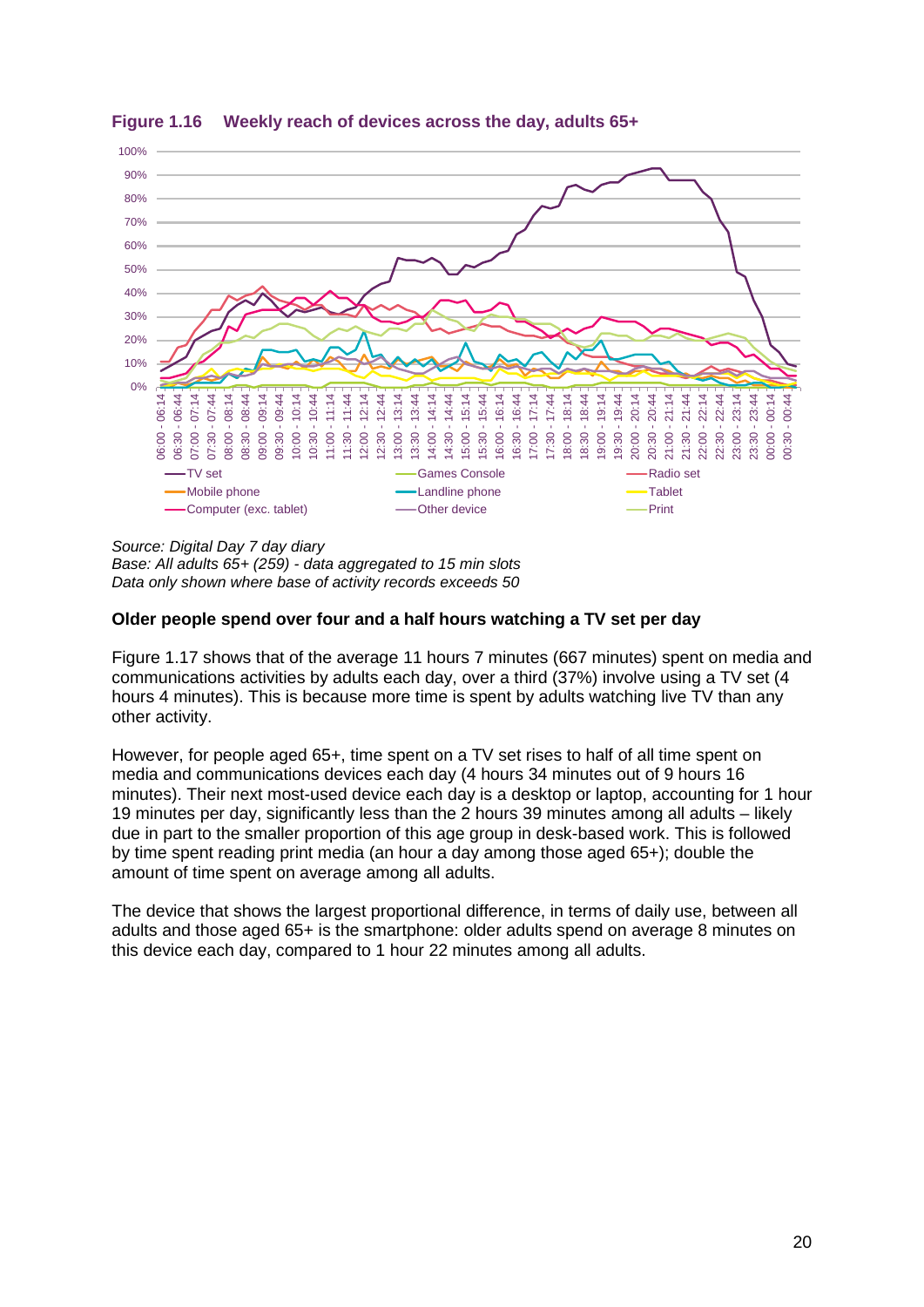#### <span id="page-20-0"></span>**Figure 1.17 Average daily total device time (minutes) for media and communications, including simultaneous activity**



*Source: Digital Day 7 day diary Base: All activity records for adults aged 16+ (108782); 65+ (13953) Note: For this analysis the calculations are made by generating mean times spent amongst all adults for each of the individual devices (including zeros). These mean times are then summed together to create total media and comms time, and time per device type (hence includes simultaneous activities).*

#### **Half of time spent consuming media is spent watching the TV set among those aged 65+**

[Figure 1.18](#page-21-0) shows the proportion of time spent on media devices matches the pattern of most used activities, with TV and radio set usage increasing with age. Half of media time is spent on a TV set among those 65+ (compared to 39% among all adults), with a further 15% spent using the radio. Older adults spend a smaller proportion of media and communications time using a desktop or laptop computer (14% vs. 21% of all adults), likely due to the smaller proportion of this age group who are working. However, they spend double the proportion of media time reading printed books, magazines and newspapers (11% vs. 5% of all adults).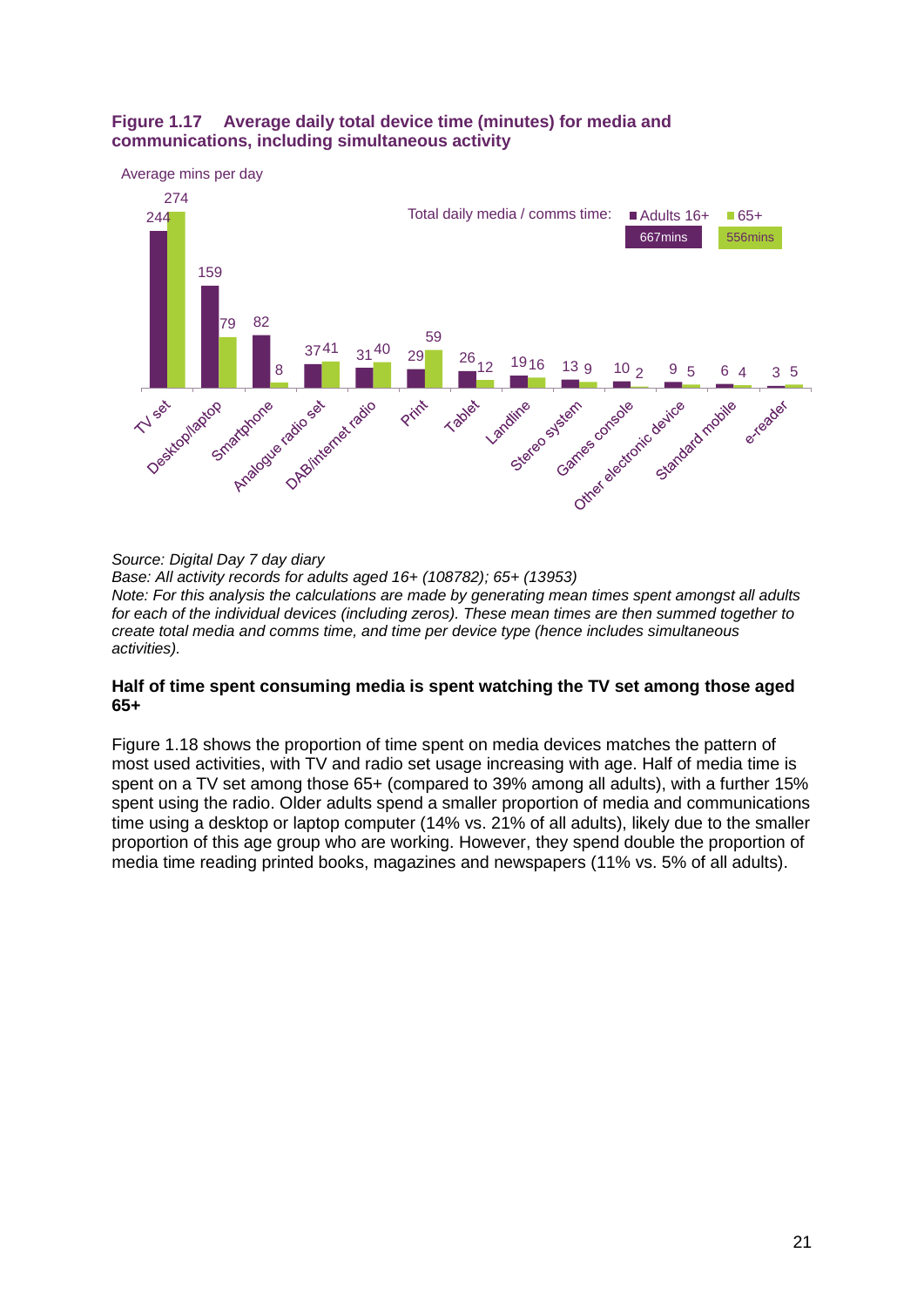

## <span id="page-21-0"></span>**Figure 1.18 Proportion of all media and communications through each device, by age**

#### *Source: Digital Day 7 day diary*

*Base: All activity records for adults aged 16+ (108782), 16-24 (6910), 25-34 (16035), 35-44 (25304), 45-54 (26662), 55-64 (19918), 65+ (13953)*

*\*Average time spent is the total average daily time spent listening to media, including simultaneous activity \*\*Other device includes e-Reader, Games Console, Stereo system, and any other device* 

#### **1.1.9 The role of multi-tasking**

#### **Just over one in ten media minutes are spent multi-tasking among the older generation**

[Figure 1.19](#page-21-1) shows how on average, a fifth of all media and communication time (21%) is taken up with media multi-tasking, but that the proportion of media time taken up by solus activities increases with age. 16-24 year olds spent 35% of their total media time doing two or more media activities at the same time, but this falls to 11% among those aged 65+.



<span id="page-21-1"></span>**Figure 1.19 Proportion of solus and simultaneous minutes, by age group**

*Base: All activity record minutes for adults aged 16+ (5930358) Activity share of all simultaneous media and communications minutes*

*Source: Digital Day 7-day diary*